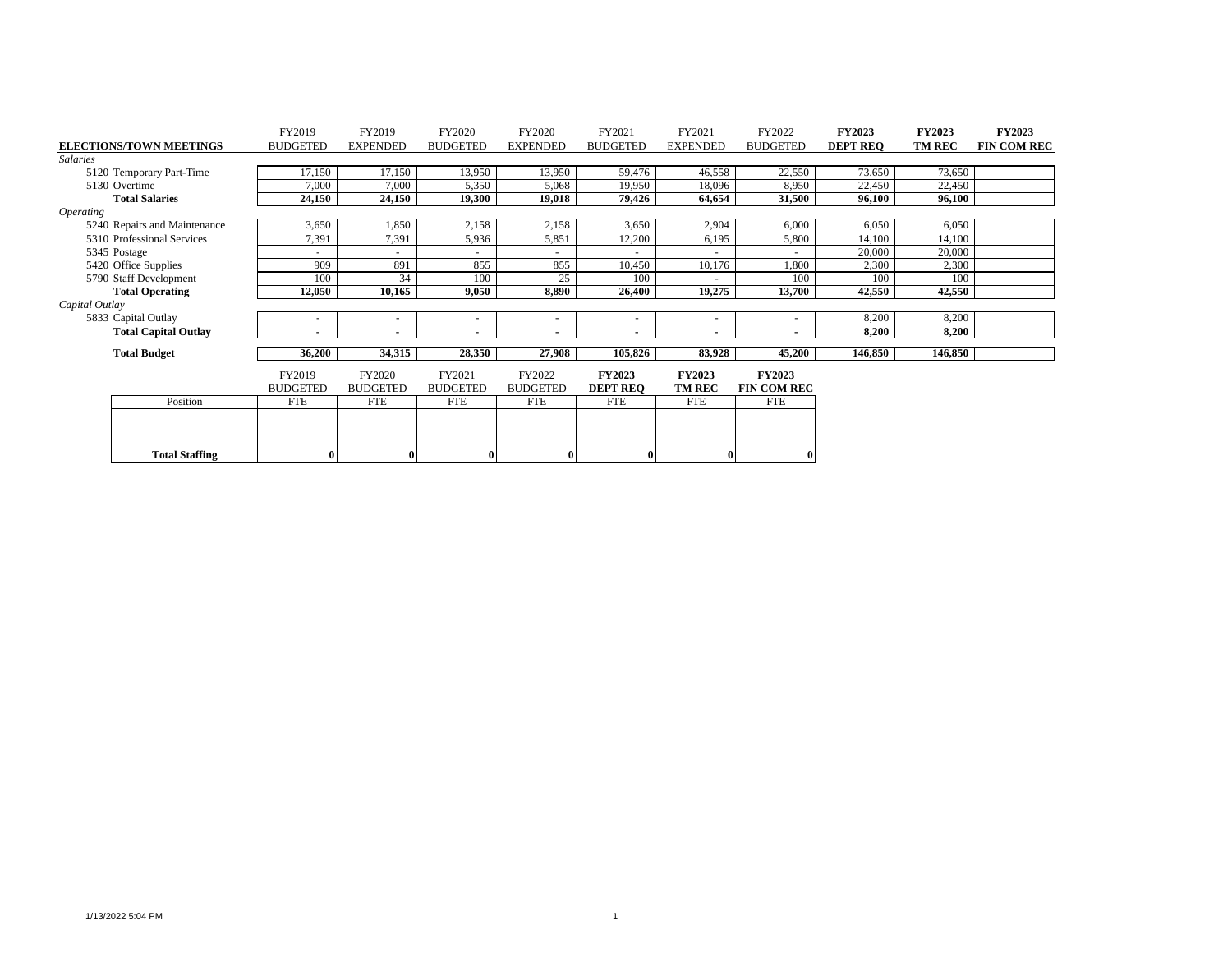#### **FISCAL YEAR 2023 ELECTIONS/TOWN MEETINGS SALARY INFORMATION TOWN MANAGER RECOMMENDED**

| <b>Temporary Part-Time Salaries</b>       |                 |           |       |             |                    |             |              |           |                      |
|-------------------------------------------|-----------------|-----------|-------|-------------|--------------------|-------------|--------------|-----------|----------------------|
| Name                                      | <b>Position</b> | Ann. Date | Grade | <b>Step</b> | <b>Base Salarv</b> | Longevity % | Longevity \$ | Wage Def. | <b>Total Salary</b>  |
|                                           |                 |           |       |             |                    |             |              |           |                      |
| <b>Election and Poll Workers</b>          |                 |           |       |             | 73,650             |             |              |           | 73,650               |
| Constable                                 |                 |           |       |             | $\cdots$           |             |              |           |                      |
| <b>Total Temporary Part-Time Salaries</b> |                 |           |       |             | 73,650             |             |              |           | 73,650               |
| Overtime                                  |                 |           |       |             |                    |             |              |           |                      |
| Name                                      | <b>Position</b> |           |       |             | Amount             |             |              |           | <b>Total Benefit</b> |
|                                           |                 |           |       |             |                    |             |              |           |                      |
| <b>Total Overtime</b>                     |                 |           |       |             | 22,450             |             |              |           | 22,450               |
|                                           |                 |           |       |             |                    |             |              |           |                      |
| <b>Department Total</b>                   |                 |           |       |             |                    |             |              |           | 96,100               |

This projection is for known FY23 town meetings and elections only. It does not include any Special Town Meetings or Elections.

Minimum wage will be \$15.00 as of January 1, 2023.<br>"Split Precinct" will require 3 additional staff members for state primary & election, 1 additional teller and take longer to tally results<br>Early Voting & Vote By Mail wil

| <b>FY23 Projection</b>          |                                                      | Election                  | <b>OT</b>                 | Early                   | Early<br>Voting         | Total                     |                                                 |                |
|---------------------------------|------------------------------------------------------|---------------------------|---------------------------|-------------------------|-------------------------|---------------------------|-------------------------------------------------|----------------|
| September 20, 2022              | <b>State Primary</b>                                 | \$11,000.00               | \$2,500.00                | \$9,000.00              | \$2,500.00              | \$25,000.00               |                                                 |                |
| October 4, 2022                 | Special Town Meeting                                 | \$550.00                  | \$650.00                  | $\overline{a}$          | ---                     | \$1,200.00                |                                                 |                |
| November 8, 2022                | <b>State Election</b><br><b>Annual Town Election</b> | \$13,000.00               | \$3,000.00                | \$18,500.00             | \$6,000.00              | \$40,500.00               |                                                 |                |
| April 1, 2023                   |                                                      | \$13,000.00               | \$4,000.00                | \$7,500.00              | \$2,500.00              | \$27,000.00               | <b>EV/Vote By Mail for Municipal Elections?</b> |                |
| May 1 & 3, 2023                 | <b>ATM/STM</b>                                       | \$1,100.00<br>\$38,650.00 | \$1,300.00<br>\$11,450.00 | $\equiv$<br>\$35,000.00 | $\equiv$<br>\$11,000.00 | \$2,400.00<br>\$96,100.00 |                                                 |                |
|                                 |                                                      |                           |                           |                         |                         |                           |                                                 |                |
| FY22 Actual                     |                                                      | Election                  | <b>OT</b>                 | Early                   | Early<br>Voting         | Total                     |                                                 |                |
| October 5, 2021                 | <b>Special Town Meeting</b>                          | \$550.00                  | \$498.69                  | $\overline{a}$          | $\overline{a}$          | \$1,048.69                |                                                 |                |
| April 2, 2022                   | <b>Annual Town Election</b>                          |                           |                           |                         |                         | \$0.00                    | <b>EV/Vote By Mail for Municipal Elections?</b> |                |
| May 1 & 3, 2022                 | ATM/STM                                              |                           |                           |                         |                         | \$0.00                    |                                                 |                |
|                                 |                                                      | \$550.00                  | \$498.69                  | \$0.00                  | \$0.00                  | \$1,048.69                |                                                 |                |
| <b>FY22 Projection</b>          |                                                      | Election                  | <b>OT</b>                 | Early                   | Early<br>Voting         | Total                     |                                                 |                |
| October 5, 2021                 | Special Town Meeting                                 | \$550.00                  | \$650.00                  | ---                     | ---                     | \$1,200.00                |                                                 |                |
| April 2, 2022                   | <b>Annual Town Election</b>                          | \$13,000.00               | \$4,000.00                | \$7,500.00              | \$2,500.00              | \$27,000.00               | <b>EV/Vote By Mail for Municipal Elections?</b> |                |
| May 1 & 3, 2022                 | <b>ATM/STM</b>                                       | \$1,500.00                | \$1,800.00                | ---                     | ---                     | \$3,300.00                |                                                 |                |
|                                 |                                                      | \$15,050.00               | \$6,450.00                | \$7,500.00              | \$2,500.00              | \$31,500.00               |                                                 |                |
| FY21 Actual                     |                                                      | Election                  | OT                        | Early                   | Early<br>Voting         | Constable                 | Total                                           |                |
| September 2020                  | <b>State Primary</b>                                 | \$9,749.94                | \$2,298.94                | \$7,318.09              | \$2,101.38              |                           | \$21,468.35<br>7 Days In Person EV/Vote By Ma   | (S918.35)      |
| October 6, 2020                 | Special Town Meeting                                 | \$135.00                  | \$158.05                  | $\overline{a}$          | $\overline{a}$          |                           | \$293.05                                        | \$1,006.95     |
| November 3, 2020                | <b>State Election</b>                                | \$10,338.81               | \$2,603.03                | \$17,605.97             | \$5,464.51              |                           | 14 Days In Person EV/Vote By M<br>\$36,012.32   | (\$14,462.32)  |
| April 10, 2021                  | <b>Annual Town Election</b>                          | \$9,035.88                | \$3,182.21                | ---                     | $---$                   |                           | \$12,218.09                                     | \$4,831.91     |
| May 3 & 5, 2021                 | ATM/STM                                              | \$520.00                  | \$1,138.08                | ---                     | ---                     |                           | \$1,658.08                                      | \$1,841.92     |
|                                 |                                                      | \$29,779.63               | \$9,380.31                | \$24,924.06             | \$7,565.89              | \$0.00                    | \$71,649.89                                     | $(\$7,699.89)$ |
| <b>FY21 Projection</b>          |                                                      | Election                  | OT                        | Early                   | Early<br>Voting         | Constable                 | Total                                           |                |
| September 2020                  | <b>State Primary</b>                                 | \$12,000.00               | \$3,000.00                | $\overline{$4,000.00}$  | \$1,500.00              | \$50.00                   | \$20,550.00                                     |                |
| October 6, 2020                 | Special Town Meeting                                 | \$550.00                  | \$650.00                  | ---                     | ---                     | \$100.00                  | \$1,300.00                                      |                |
| November 3, 2020                | <b>State Election</b>                                | \$13,000.00               | \$3,000.00                | \$4,000.00              | \$1,500.00              | \$50.00                   | \$21,550.00                                     |                |
| April 10, 2021                  | <b>Annual Town Election</b>                          | \$13,000.00               | \$4,000.00                | ---                     | $---$                   | \$50.00                   | \$17,050.00                                     |                |
| May 3 & 5, 2021                 | <b>ATM/STM</b>                                       | \$1,500.00                | \$1,800.00                | ---                     | $\cdots$                | \$200.00                  | \$3,500.00                                      |                |
|                                 |                                                      | \$40,050.00               | \$12,450.00               | \$8,000.00              | \$3,000.00              | \$450.00                  | \$63,950.00                                     |                |
| FY20 Actuals                    |                                                      | Election                  | <b>OT</b>                 | Early                   | Early Voting            | Constable                 | Total                                           |                |
| October 1, 2019                 | Special Town Meeting                                 | \$480.00                  | \$469.18                  | $\overline{a}$          | ---                     | \$100.00                  | \$1,049.18                                      |                |
| March 3, 2020                   | <b>Presidential Primary</b>                          | \$13,469.88               | \$2,511.27                | \$1,709.81              | S<br>363.43             | \$50.00                   | \$18,104.39                                     |                |
|                                 | April 4, 2020 (June 16 Annual Town Election          | \$7,176.50                | \$1,303.88                | ---                     | ---                     | \$50.00                   | \$8,530.38                                      |                |
| May 2020 (June 22 $&$ : ATM/STM |                                                      | \$450.00                  | \$571.65                  | ---                     | ---                     | \$200.00                  | \$1,221.65                                      |                |
|                                 |                                                      | \$21,576.38               | \$4,855.98                | \$1,709.81              | \$363.43                | \$400.00                  | \$28,905.59                                     |                |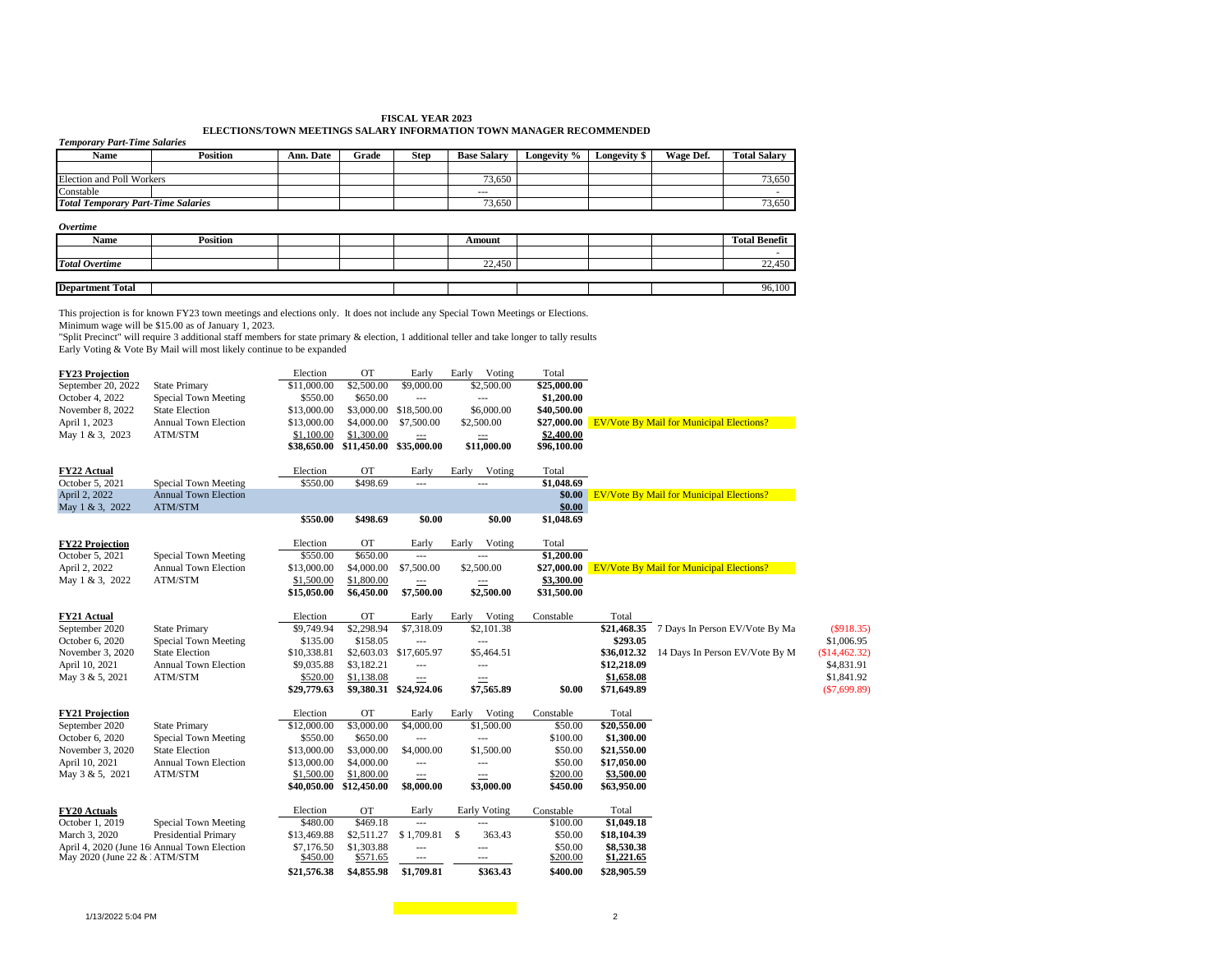### **FISCAL YEAR 2023 ELECTIONS/TOWN MEETINGS DEPARTMENT SALARY INFORMATION DEPARTMENT REQUEST**

| <b>Temporary Part-Time Salaries</b>                                           |                                                                                                                                                                                                                                                                                                                                                                                                               |                           |                          |                              |                                           |                           |                           |                                                 |                                   |               |
|-------------------------------------------------------------------------------|---------------------------------------------------------------------------------------------------------------------------------------------------------------------------------------------------------------------------------------------------------------------------------------------------------------------------------------------------------------------------------------------------------------|---------------------------|--------------------------|------------------------------|-------------------------------------------|---------------------------|---------------------------|-------------------------------------------------|-----------------------------------|---------------|
| Name                                                                          | <b>Position</b>                                                                                                                                                                                                                                                                                                                                                                                               | Ann. Date                 | Grade                    | <b>Step</b>                  | <b>Base Salary</b>                        | Longevity %               | Longevity \$              | Wage Def.                                       | <b>Total Salary</b>               |               |
| <b>Election and Poll Workers</b>                                              |                                                                                                                                                                                                                                                                                                                                                                                                               |                           |                          |                              | 73,650                                    |                           |                           |                                                 | 73,650                            |               |
| Constable                                                                     |                                                                                                                                                                                                                                                                                                                                                                                                               |                           |                          |                              |                                           |                           |                           |                                                 |                                   |               |
| <b>Total Temporary Part-Time Salaries</b>                                     |                                                                                                                                                                                                                                                                                                                                                                                                               |                           |                          |                              | 73,650                                    |                           |                           |                                                 | 73,650                            |               |
| Overtime                                                                      |                                                                                                                                                                                                                                                                                                                                                                                                               |                           |                          |                              |                                           |                           |                           |                                                 |                                   |               |
| Name                                                                          | <b>Position</b>                                                                                                                                                                                                                                                                                                                                                                                               |                           |                          |                              | Amount                                    |                           |                           |                                                 | <b>Total Benefit</b>              |               |
|                                                                               |                                                                                                                                                                                                                                                                                                                                                                                                               |                           |                          |                              |                                           |                           |                           |                                                 |                                   |               |
| <b>Total Overtime</b>                                                         |                                                                                                                                                                                                                                                                                                                                                                                                               |                           |                          |                              | 22,450                                    |                           |                           |                                                 | 22,450                            |               |
| <b>Department Total</b>                                                       |                                                                                                                                                                                                                                                                                                                                                                                                               |                           |                          |                              |                                           |                           |                           |                                                 | 96,100                            |               |
|                                                                               | This projection is for known FY23 town meetings and elections only. It does not include any Special Town Meetings or Elections.<br>Minimum wage will be \$15.00 as of January 1, 2023.<br>"Split Precinct" will require 3 additional staff members for state primary & election, 1 additional teller and take longer to tally results<br>Early Voting & Vote By Mail will most likely continue to be expanded |                           |                          |                              |                                           |                           |                           |                                                 |                                   |               |
|                                                                               |                                                                                                                                                                                                                                                                                                                                                                                                               | Election                  |                          | Early                        | Early                                     | Total                     |                           |                                                 |                                   |               |
| <b>FY23 Projection</b>                                                        |                                                                                                                                                                                                                                                                                                                                                                                                               | Staff                     | OT                       | Voting                       | Voting OT                                 | Expenditures              |                           |                                                 |                                   |               |
| September 20, 2022                                                            | <b>State Primary</b>                                                                                                                                                                                                                                                                                                                                                                                          | \$11,000.00               | \$2,500.00               | \$9,000.00                   | \$2,500.00                                | \$25,000.00               |                           |                                                 |                                   |               |
| October 4, 2022<br>November 8, 2022                                           | Special Town Meeting<br><b>State Election</b>                                                                                                                                                                                                                                                                                                                                                                 | \$550.00<br>\$13,000.00   | \$650.00<br>\$3,000.00   | $---$<br>\$18,500.00         | $\overline{a}$<br>\$6,000.00              | \$1,200.00<br>\$40,500.00 |                           |                                                 |                                   |               |
| April 1, 2023                                                                 | Annual Town Election                                                                                                                                                                                                                                                                                                                                                                                          | \$13,000.00               | \$4,000.00               | \$7,500.00                   | \$2,500.00                                | \$27,000.00               |                           | <b>EV/Vote By Mail for Municipal Elections?</b> |                                   |               |
| May 1 & 3, 2023                                                               | ATM/STM                                                                                                                                                                                                                                                                                                                                                                                                       | \$1,100.00                | \$1,300.00               | $\overline{\phantom{a}}$     | $\overline{\phantom{a}}$                  | \$2,400.00                |                           |                                                 |                                   |               |
|                                                                               |                                                                                                                                                                                                                                                                                                                                                                                                               | \$38,650.00               | \$11,450.00              | \$35,000.00                  | \$11,000.00                               | \$96,100.00               |                           |                                                 |                                   |               |
|                                                                               |                                                                                                                                                                                                                                                                                                                                                                                                               | Election                  |                          | Early                        | Early                                     | Total                     |                           |                                                 |                                   |               |
| FY22 Actual                                                                   |                                                                                                                                                                                                                                                                                                                                                                                                               | Staff                     | OT                       | Voting                       | Voting OT                                 | Expenditures              |                           |                                                 |                                   |               |
| October 5, 2021                                                               | Special Town Meeting                                                                                                                                                                                                                                                                                                                                                                                          | \$550.00                  | \$498.69                 | $\overline{a}$               | $\overline{a}$                            | \$1,048.69                |                           |                                                 |                                   |               |
| April 2, 2022<br>May 1 & 3, 2022                                              | <b>Annual Town Election</b><br>ATM/STM                                                                                                                                                                                                                                                                                                                                                                        |                           |                          |                              |                                           | \$0.00<br>\$0.00          |                           | <b>EV/Vote By Mail for Municipal Elections?</b> |                                   |               |
|                                                                               |                                                                                                                                                                                                                                                                                                                                                                                                               | \$550.00                  | \$498.69                 | \$0.00                       | \$0.00                                    | \$1,048.69                |                           |                                                 |                                   |               |
|                                                                               |                                                                                                                                                                                                                                                                                                                                                                                                               |                           |                          |                              |                                           |                           |                           |                                                 |                                   |               |
| <b>FY22 Projection</b>                                                        |                                                                                                                                                                                                                                                                                                                                                                                                               | Election<br>Staff         | <b>OT</b>                | Early<br>Voting              | Early<br>Voting OT                        | Total<br>Expenditures     |                           |                                                 |                                   |               |
| October 5, 2021                                                               | <b>Special Town Meeting</b>                                                                                                                                                                                                                                                                                                                                                                                   | \$550.00                  | \$650.00                 | $\overline{a}$               | $\overline{a}$                            | \$1,200.00                |                           |                                                 |                                   |               |
| April 2, 2022                                                                 | <b>Annual Town Election</b>                                                                                                                                                                                                                                                                                                                                                                                   | \$13,000.00               | \$4,000.00               | \$7,500.00                   | \$2,500.00                                | \$27,000.00               |                           | <b>EV/Vote By Mail for Municipal Elections?</b> |                                   |               |
| May 1 & 3, 2022                                                               | ATM/STM                                                                                                                                                                                                                                                                                                                                                                                                       | \$1,500.00                | \$1,800.00               | ---                          | $\overline{\phantom{a}}$                  | \$3,300.00                |                           |                                                 |                                   |               |
|                                                                               |                                                                                                                                                                                                                                                                                                                                                                                                               | \$15,050.00               | \$6,450.00               | \$7,500.00                   | \$2,500.00                                | \$31,500.00               |                           |                                                 |                                   |               |
|                                                                               |                                                                                                                                                                                                                                                                                                                                                                                                               | Election                  |                          | Early                        | Early                                     |                           | Total                     |                                                 |                                   |               |
| FY21 Actual                                                                   |                                                                                                                                                                                                                                                                                                                                                                                                               | Staff                     | <b>OT</b>                | Voting                       | Voting OT                                 | Constable                 | Expenditures              |                                                 |                                   |               |
| September 2020<br>October 6, 2020                                             | <b>State Primary</b><br>Special Town Meeting                                                                                                                                                                                                                                                                                                                                                                  | \$9,749.94<br>\$135.00    | \$2,298.94<br>\$158.05   | \$7,318.09<br>$\overline{a}$ | \$2,101.38                                |                           | \$21,468.35<br>\$293.05   |                                                 | 7 Days In Person EV/Vote By Mail  | \$1,006.95    |
| November 3, 2020                                                              | <b>State Election</b>                                                                                                                                                                                                                                                                                                                                                                                         | \$10,338.81               | \$2,603.03               | \$17,605.97                  | \$5,464.51                                |                           | \$36,012.32               |                                                 | 14 Days In Person EV/Vote By Mail | (\$14,462.32) |
| April 10, 2021                                                                | Annual Town Election                                                                                                                                                                                                                                                                                                                                                                                          | \$9,035.88                | \$3,182.21               | $\overline{\phantom{a}}$     | $\overline{\phantom{a}}$                  |                           | \$12,218.09               |                                                 |                                   | \$4,831.91    |
| May 3 & 5, 2021                                                               | ATM/STM                                                                                                                                                                                                                                                                                                                                                                                                       | \$520.00                  | \$1,138.08               |                              |                                           |                           | \$1,658.08                |                                                 |                                   | \$1,841.92    |
|                                                                               |                                                                                                                                                                                                                                                                                                                                                                                                               | \$29,779.63               | \$9,380.31               | \$24,924.06                  | \$7,565.89                                | \$0.00                    | \$71,649.89               |                                                 |                                   | (\$7,699.89)  |
|                                                                               |                                                                                                                                                                                                                                                                                                                                                                                                               | Election                  |                          | Early                        | Early                                     |                           | Total                     |                                                 |                                   |               |
| <b>FY21 Projection</b>                                                        |                                                                                                                                                                                                                                                                                                                                                                                                               | Staff                     | OT                       | Voting                       | Voting OT                                 | Constable                 | Expenditures              |                                                 |                                   |               |
| September 2020                                                                | <b>State Primary</b>                                                                                                                                                                                                                                                                                                                                                                                          | \$12,000.00               | \$3,000.00               | \$4,000.00                   | \$1,500.00                                | \$50.00                   | \$20,550.00               |                                                 |                                   |               |
| October 6, 2020<br>November 3, 2020                                           | Special Town Meeting<br><b>State Election</b>                                                                                                                                                                                                                                                                                                                                                                 | \$550.00<br>\$13,000.00   | \$650.00<br>\$3,000.00   | \$4,000.00                   | \$1,500.00                                | \$100.00<br>\$50.00       | \$1,300.00<br>\$21,550.00 |                                                 |                                   |               |
| April 10, 2021                                                                | Annual Town Election                                                                                                                                                                                                                                                                                                                                                                                          | \$13,000.00               | \$4,000.00               | $\overline{a}$               | $\overline{a}$                            | \$50.00                   | \$17,050.00               |                                                 |                                   |               |
| May 3 & 5, 2021                                                               | ATM/STM                                                                                                                                                                                                                                                                                                                                                                                                       | \$1,500.00                | \$1,800.00               | ---                          | ---                                       | \$200.00                  | \$3,500.00                |                                                 |                                   |               |
|                                                                               |                                                                                                                                                                                                                                                                                                                                                                                                               |                           | \$12,450.00              | \$8,000.00                   | \$3,000.00                                | \$450.00                  | \$63,950.00               |                                                 |                                   |               |
|                                                                               |                                                                                                                                                                                                                                                                                                                                                                                                               | \$40,050.00               |                          |                              |                                           |                           |                           |                                                 |                                   |               |
|                                                                               |                                                                                                                                                                                                                                                                                                                                                                                                               | Election                  |                          |                              |                                           |                           | Total                     |                                                 |                                   |               |
|                                                                               |                                                                                                                                                                                                                                                                                                                                                                                                               | Staff                     | OT                       | Early<br>Voting              | Early<br>Voting OT                        | Constable                 | Expenditures              |                                                 |                                   |               |
|                                                                               | Special Town Meeting                                                                                                                                                                                                                                                                                                                                                                                          | \$480.00                  | \$469.18                 |                              |                                           | \$100.00                  | \$1,049.18                |                                                 |                                   |               |
| FY20 Actuals<br>October 1, 2019<br>March 3, 2020<br>April 4, 2020 (June 16th) | <b>Presidential Primary</b><br>Annual Town Election                                                                                                                                                                                                                                                                                                                                                           | \$13,469.88<br>\$7,176.50 | \$2,511.27<br>\$1,303.88 | \$1,709.81                   | <sup>\$</sup><br>363.43<br>$\overline{a}$ | \$50.00<br>\$50.00        | \$18,104.39<br>\$8,530.38 |                                                 |                                   |               |

**\$21,576.38 \$4,855.98 \$1,709.81 \$363.43 \$400.00 \$28,905.59**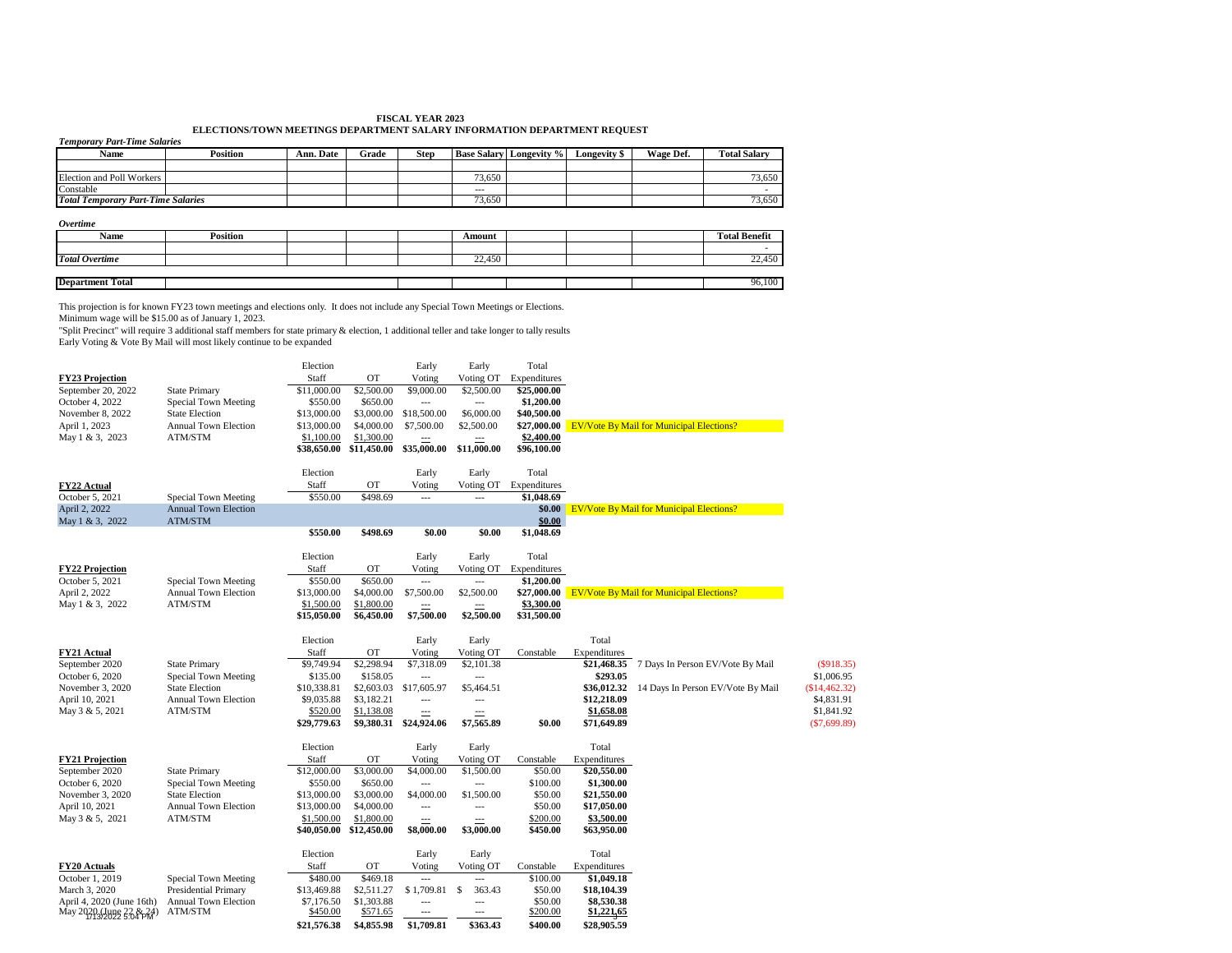### **FISCAL YEAR 2022 ELECTIONS/TOWN MEETINGS SALARY INFORMATION**

| ерестрям гото местологически посможност   |                                     |           |       |             |                    |             |                     |           |                     |  |  |  |  |
|-------------------------------------------|-------------------------------------|-----------|-------|-------------|--------------------|-------------|---------------------|-----------|---------------------|--|--|--|--|
|                                           | <b>Temporary Part-Time Salaries</b> |           |       |             |                    |             |                     |           |                     |  |  |  |  |
| <b>Name</b>                               | <b>Position</b>                     | Ann. Date | Grade | <b>Step</b> | <b>Base Salary</b> | Longevity % | <b>Longevity \$</b> | Wage Def. | <b>Total Salary</b> |  |  |  |  |
|                                           |                                     |           |       |             |                    |             |                     |           |                     |  |  |  |  |
| Election and Poll Workers                 |                                     |           |       |             | 22,550             |             |                     |           | 22,550              |  |  |  |  |
| Constable                                 |                                     |           |       |             | $---$              |             |                     |           |                     |  |  |  |  |
| <b>Total Temporary Part-Time Salaries</b> |                                     |           |       |             | 22,550             |             |                     |           | 22,550              |  |  |  |  |
|                                           |                                     |           |       |             |                    |             |                     |           |                     |  |  |  |  |

#### *Overtime*

| <b>Name</b>             | <b>Position</b> |  | Amount |  | <b>Total Benefit</b> |
|-------------------------|-----------------|--|--------|--|----------------------|
|                         |                 |  |        |  |                      |
| <b>Total Overtime</b>   |                 |  | 8,950  |  | 8,950                |
|                         |                 |  |        |  |                      |
| <b>Department Total</b> |                 |  |        |  | 31,500               |

This projection is for known FY21 town meetings and elections only. It does not include any Special Town Meetings or Elections.

Minimum wage will be \$15.00 as of January 1, 2022.

Constable services have been removed from salary line and added to election professional services

Early Voting & Vote By Mail will most likely continue to be expanded

| <b>FY22 Projection</b>         |                                               | Election    | <b>OT</b>   | Early                  | Early          | Constable | Total       |                                                |               |
|--------------------------------|-----------------------------------------------|-------------|-------------|------------------------|----------------|-----------|-------------|------------------------------------------------|---------------|
| October 5, 2021                | Special Town Meeting                          | \$550.00    | \$650.00    | $---$                  | ---            |           | \$1,200.00  |                                                |               |
| April 2, 2022                  | <b>Annual Town Election</b>                   | \$13,000.00 | \$4,000.00  | \$7,500.00             | \$2,500.00     |           | \$27,000.00 | <b>EV/Vote By Mail for Municipal Elections</b> |               |
| May 1 & 3, 2022                | ATM/STM                                       | \$1,500.00  | \$1,800.00  | $\equiv$               | ==             |           | \$3,300.00  |                                                |               |
|                                |                                               | \$15,050.00 | \$6,450.00  | \$7,500.00             | \$2,500.00     | \$0.00    | \$31,500.00 |                                                |               |
| <b>FY20 Actuals</b>            |                                               | Election    | <b>OT</b>   | Early                  | Early Voting   | Constable | Total       |                                                |               |
| October 1, 2019                | Special Town Meeting                          | \$480.00    | \$469.18    | $---$                  | $---$          | \$100.00  | \$1,049.18  |                                                |               |
| March 3, 2020                  | Presidential Primary                          | \$13,469.88 | \$2,511.27  | \$1,709.81             | 363.43<br>- \$ | \$50.00   | \$18,104.39 |                                                |               |
|                                | April 4, 2020 (June 16th Annual Town Election | \$7,176.50  | \$1,303.88  | $---$                  | ---            | \$50.00   | \$8,530.38  |                                                |               |
| May 2020 (June 22 & 24 ATM/STM |                                               | \$450.00    | \$571.65    | $\qquad \qquad -$      | ---            | \$200.00  | \$1,221.65  |                                                |               |
|                                |                                               | \$21,576.38 | \$4,855.98  | \$1,709.81             | \$363.43       | \$400.00  | \$28,905.59 |                                                |               |
| <b>FY21 Projection</b>         |                                               | Election    | <b>OT</b>   | Early                  | Early          | Constable | Total       |                                                |               |
| September 2020                 | <b>State Primary</b>                          | \$12,000.00 | \$3,000.00  | \$4,000.00             | \$1,500.00     | \$50.00   | \$20,550.00 |                                                |               |
| October 6, 2020                | <b>Special Town Meeting</b>                   | \$550.00    | \$650.00    | $---$                  | ---            | \$100.00  | \$1,300.00  |                                                |               |
| November 3, 2020               | <b>State Election</b>                         | \$13,000.00 | \$3,000.00  | \$4,000.00             | \$1,500.00     | \$50.00   | \$21,550.00 |                                                |               |
| April 10, 2021                 | <b>Annual Town Election</b>                   | \$13,000.00 | \$4,000.00  | $---$                  | ---            | \$50.00   | \$17,050.00 |                                                |               |
| May 3 & 5, 2021                | ATM/STM                                       | \$1,500.00  | \$1,800.00  | $\equiv$               |                | \$200.00  | \$3,500.00  |                                                |               |
|                                |                                               | \$40,050.00 | \$12,450.00 | \$8,000.00             | \$3,000.00     | \$450.00  | \$63,950.00 |                                                |               |
| <b>FY21 Actual</b>             |                                               | Election    | <b>OT</b>   | Early                  | Early          | Constable | Total       |                                                |               |
| September 2020                 | <b>State Primary</b>                          | \$9,749.94  | \$2,298.94  | \$7,318.09             | \$2,101.38     |           | \$21,468.35 | 7 Days In Person EV/Vote By Mail               | (S918.35)     |
| October 6, 2020                | Special Town Meeting                          | \$135.00    | \$158.05    | ---                    |                |           | \$293.05    |                                                | \$1,006.95    |
| November 3, 2020               | <b>State Election</b>                         | \$10,338.81 | \$2,603.03  | \$17,605.97            | \$5,464.51     |           | \$36,012.32 | 14 Days In Person EV/Vote By Mail              | (\$14,462.32) |
| April 10, 2021                 | <b>Annual Town Election</b>                   |             |             |                        |                |           |             |                                                |               |
| May 3 & 5, 2021                | ATM/STM                                       |             |             |                        |                |           |             |                                                |               |
|                                |                                               | \$20,223.75 |             | \$5,060.02 \$24,924.06 | \$7,565.89     | \$0.00    | \$57,773.72 |                                                | (\$14,373.72) |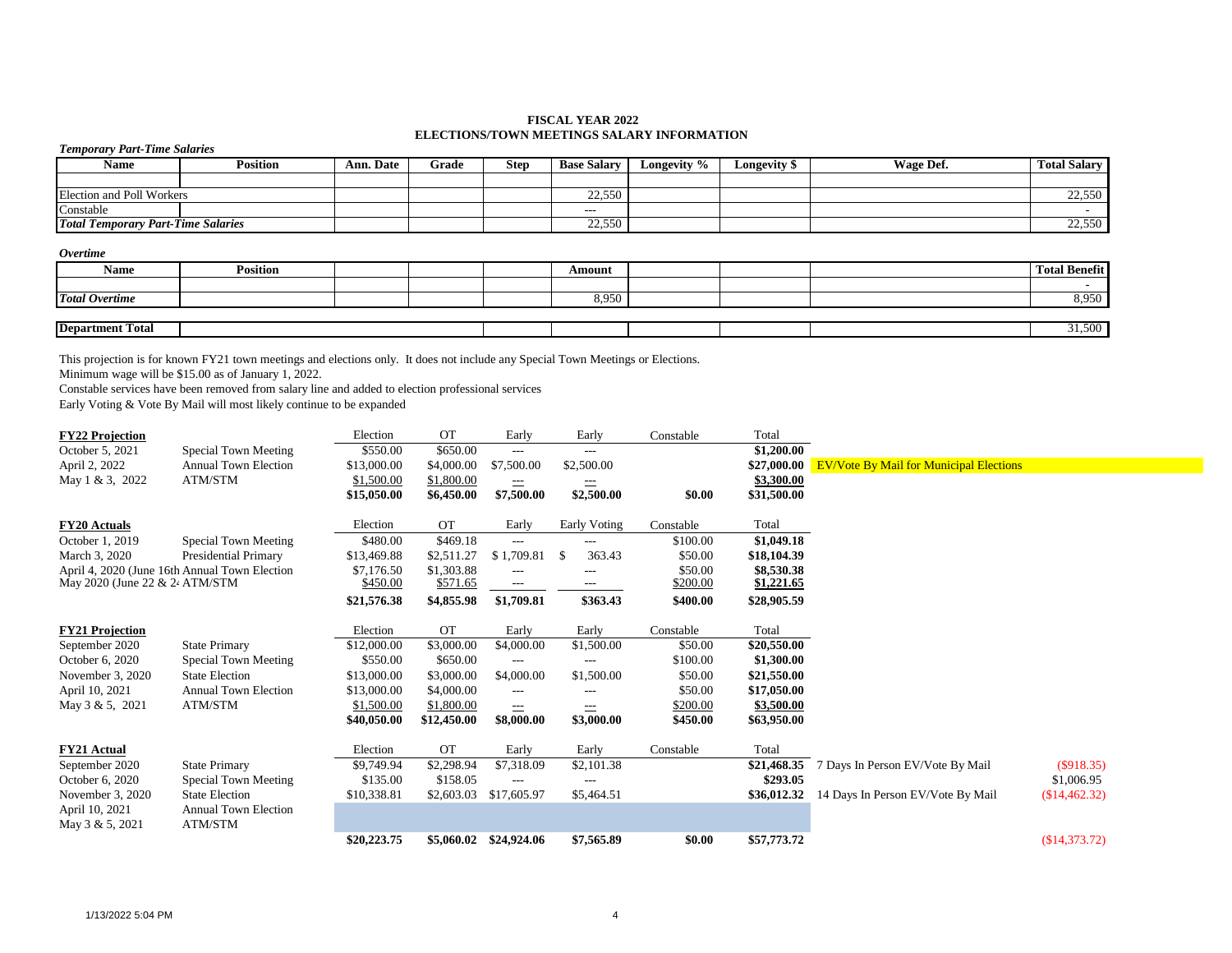## **FISCAL YEAR 2021 ELECTIONS/TOWN MEETINGS SALARY INFORMATION**

### *Temporary Part-Time Salaries*

| <b>Name</b>                               | Position | Ann. Date | Grade | <b>Step</b> | <b>Base Salary</b> | Longevity $\%$ | Longevity \$ | Wage Def. | <b>Total Salary</b> |
|-------------------------------------------|----------|-----------|-------|-------------|--------------------|----------------|--------------|-----------|---------------------|
|                                           |          |           |       |             |                    |                |              |           |                     |
| Election and Poll Workers                 |          |           |       |             | 59,026             |                |              |           | 59,026              |
| Constable                                 |          |           |       |             | 450                |                |              |           | 450                 |
| <b>Total Temporary Part-Time Salaries</b> |          |           |       |             | 59,476             |                |              |           | 59,476              |

*Overtime*

| <b>Name</b>             | <b>Position</b> |  | Amount |  | <b>Total Benefit</b>                 |
|-------------------------|-----------------|--|--------|--|--------------------------------------|
|                         |                 |  |        |  |                                      |
| <b>Total Overtime</b>   |                 |  | 19,950 |  | 19,950                               |
|                         |                 |  |        |  |                                      |
| <b>Department Total</b> |                 |  |        |  | 9,426.24<br>$\overline{\phantom{a}}$ |

This projection is for known FY21 town meetings and elections only. It does not include any Special Town Meetings or Elections.

Minimum wage will be \$12.75 as of January 1, 2020 and \$13.50 as of January 1, 2021.

Early Voting will most likely be expanded to all state primaries and elections.

Moderator Salary?

|                                      |                             | Election     |             | Early      | Early Voting    |           | Total             |                                    |
|--------------------------------------|-----------------------------|--------------|-------------|------------|-----------------|-----------|-------------------|------------------------------------|
| <b>FY19 Actuals</b>                  |                             | <b>Staff</b> | <b>OT</b>   | Voting     | <b>OT</b>       | Constable | Expenditures      |                                    |
| September 18, 2018                   | <b>State Primary</b>        | \$10,892.25  | \$2,299.00  | ---        | $---$           | \$50.00   | \$13,241.25       |                                    |
| October 2, 2018                      | Special Town Meeting        | \$371.00     | \$631.48    | $---$      | $---$           | \$100.00  | \$1,102.48        |                                    |
| November $6, 2018$                   | <b>State Election</b>       | \$10,780.00  | \$2,378.08  | \$2,261    | \$1,046         | \$50.00   | \$16,515.08       |                                    |
| April 6, 2019                        | <b>Annual Town Election</b> | \$10,494.50  | \$3,356.15  | ---        | ---             | \$50.00   | \$13,900.65       |                                    |
| May 6 & 8, 2019                      | ATM/STM                     | \$1,247.00   | \$1,661.90  | ===        | ===             | \$200.00  | \$3,108.90        |                                    |
|                                      |                             | \$33,784.75  | \$10,326.61 | \$2,261    | \$1,046         | \$450.00  | \$47,868.36       |                                    |
|                                      |                             | Election     |             | Early      | Early Voting    |           | Total             |                                    |
| <b>FY20 Projection/Actuals</b>       |                             | Staff        | <b>OT</b>   | Voting     | <b>OT</b>       | Constable | Expenditures      |                                    |
| October 1, 2019                      | <b>Special Town Meeting</b> | \$480.00     | \$469.18    | ---        | ---             | \$100.00  | \$1,049.18        |                                    |
| March 3, 2020                        | Presidential Primary        | \$12,000.00  | \$3,000.00  | \$2,000.00 | 0.000, 00<br>-S | \$50.00   | \$18,050.00       | $(5 \text{ days of EV} - pending)$ |
| April 4, 2020                        | <b>Annual Town Election</b> | \$12,000.00  | \$4,000.00  | $---$      | ---             | \$50.00   | \$16,050.00       |                                    |
| May 2020                             | ATM/STM                     | \$1,400.00   | \$1,700.00  | ---        |                 | \$200.00  | <b>\$3,300.00</b> |                                    |
|                                      |                             | \$25,880.00  | \$9,169.18  | \$2,000.00 | \$1,000.00      | \$400.00  | \$38,449.18       |                                    |
| <b>FY21 Projection</b>               |                             | Election     | <b>OT</b>   | Early      | Early           | Constable | Total             |                                    |
| September 2020                       | <b>State Primary</b>        | \$12,000.00  | \$3,000.00  | \$4,000.00 | \$1,500.00      | \$50.00   | \$20,550.00       | EV?                                |
| October 6, 2020                      | Special Town Meeting        | \$550.00     | \$650.00    | ---        |                 | \$100.00  | \$1,300.00        |                                    |
| November 3, 2020                     | <b>State Election</b>       | \$13,000.00  | \$3,000.00  | \$4,000.00 | \$1,500.00      | \$50.00   | \$21,550.00       |                                    |
| April 10, 2021                       | <b>Annual Town Election</b> | \$13,000.00  | \$4,000.00  | ---        |                 | \$50.00   | \$17,050.00       |                                    |
| May 3 & 5, 2021<br>1/13/2022 5:04 PM | ATM/STM                     | \$1,500.00   | \$1,800.00  | $---$      | $\equiv$        | \$200.00  | \$3,500.00        |                                    |
|                                      |                             | \$40,050.00  | \$12,450.00 | \$8,000.00 | \$3,000.00      | \$450.00  | \$63,950.00       |                                    |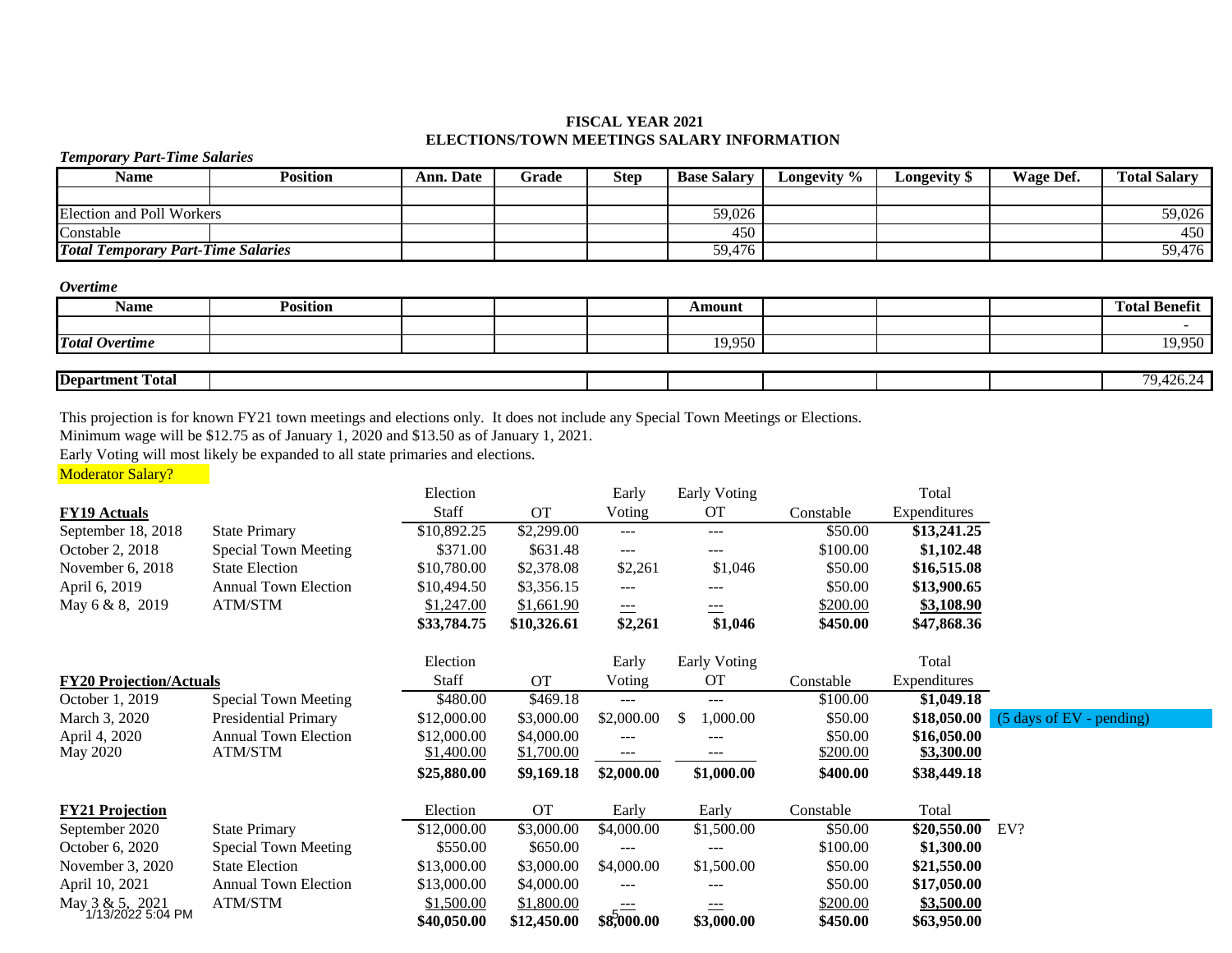# **ELECTIONS/TOWN MEETINGS OPERATING**

*5240 Repairs and Maintenance*

| FY2019          | FY2019                                             | <b>FY2020</b>   | <b>FY2020</b>   | FY2021                                             | FY2021                              | FY2022          | <b>FY2023</b>   | <b>FY2023</b> |
|-----------------|----------------------------------------------------|-----------------|-----------------|----------------------------------------------------|-------------------------------------|-----------------|-----------------|---------------|
| <b>BUDGETED</b> | <b>EXPENDED</b>                                    | <b>BUDGETED</b> | <b>EXPENDED</b> | <b>BUDGETED</b>                                    | <b>EXPENDED</b>                     | <b>BUDGETED</b> | <b>DEPT REQ</b> | <b>TM REC</b> |
| 3,650           | .,850                                              | 2,158           | 2,158           | 3,650                                              | 2,904                               | 6,000           | 6,050           | 6,050         |
|                 |                                                    |                 |                 |                                                    |                                     |                 |                 |               |
|                 |                                                    |                 |                 | ImageCast Tabulators (14) Maintenance Fee 200 each |                                     |                 | 2,800           | 2,800         |
|                 | <b>RTR Election Reporting Annual Fee</b>           |                 |                 |                                                    |                                     |                 |                 |               |
|                 | Poll Pad (8) Service Agreement Annual Fee 300 each |                 |                 |                                                    |                                     |                 |                 |               |
|                 |                                                    |                 |                 |                                                    | Total 5240 Repairs and Maintenance: |                 | 6.050           | 6,050         |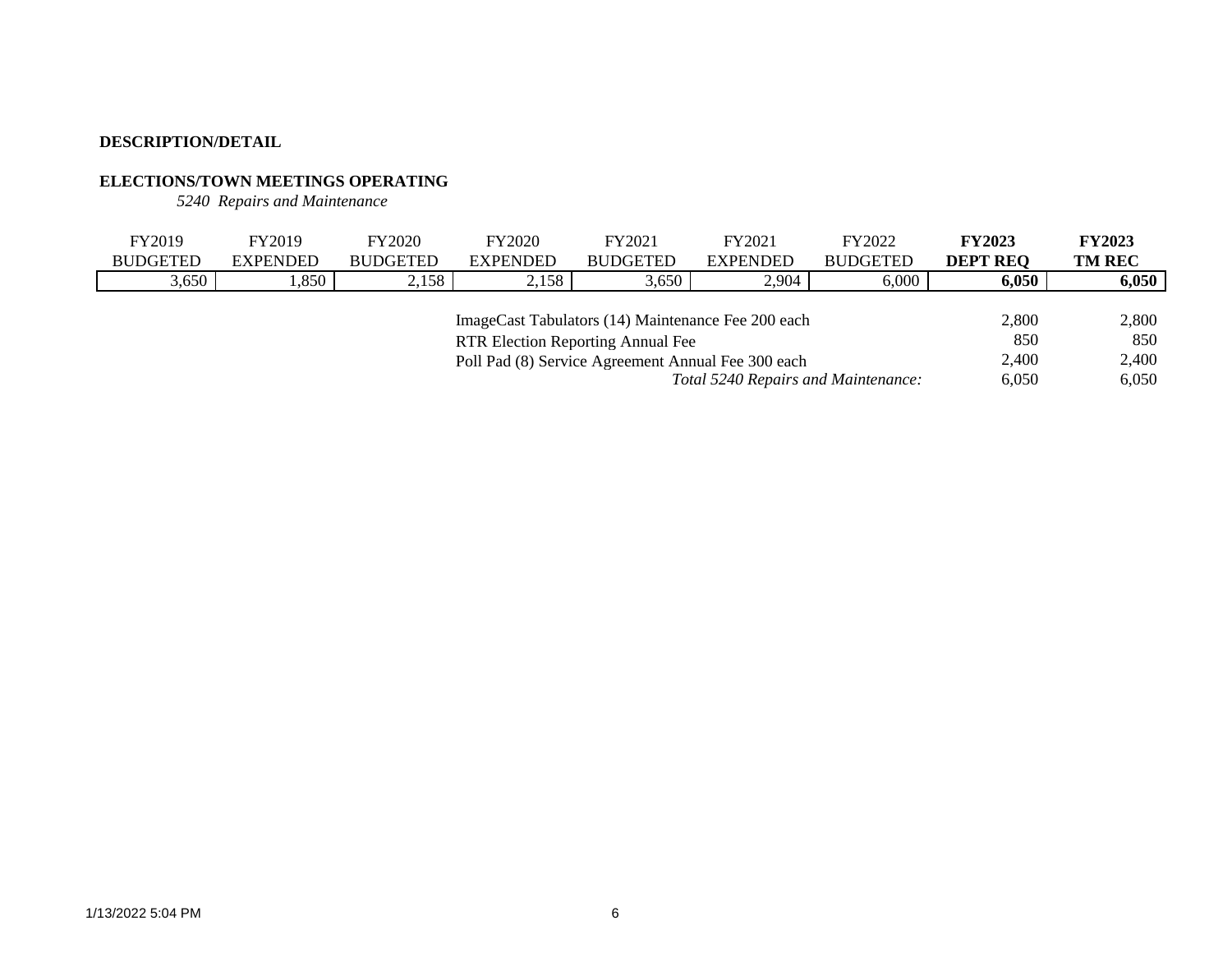## **ELECTIONS/TOWN MEETINGS OPERATING**

*5310 Professional Services*

| FY2019                                                                                                            | FY2019          | FY2020          | FY2020          | FY2021                            | FY2021          | FY2022          | <b>FY2023</b>   | <b>FY2023</b> |
|-------------------------------------------------------------------------------------------------------------------|-----------------|-----------------|-----------------|-----------------------------------|-----------------|-----------------|-----------------|---------------|
| <b>BUDGETED</b>                                                                                                   | <b>EXPENDED</b> | <b>BUDGETED</b> | <b>EXPENDED</b> | <b>BUDGETED</b>                   | <b>EXPENDED</b> | <b>BUDGETED</b> | <b>DEPT REO</b> | <b>TM REC</b> |
| 7,391                                                                                                             | 7,391           | 5,936           | 5,851           | 12,200                            | 6,195           | 5,800           | 14,100          | 14,100        |
| <b>ImageCast Ballots &amp; Programming</b><br>ImageCast Tabulators Programming Media per Election - \$1100-\$1800 |                 |                 |                 |                                   |                 |                 | 5.625           | 5,625         |
| Automark for Disabled voters Programming Media per Election - \$1,000                                             |                 |                 |                 |                                   |                 |                 | 3,000           | 3,000         |
| Printing and Delivery of Ballots Local Election - \$3314.25 (19) \$2174.65 (20) \$2175.65 (21)                    |                 |                 |                 |                                   |                 |                 | 3,000           | 3,000         |
| Media Card Rental Central Tabulation Facility Early Voting \$225/Card                                             |                 |                 |                 |                                   |                 |                 | 2.025           | 2.025         |
| <b>Constable Services</b>                                                                                         |                 | 450             | 450             |                                   |                 |                 |                 |               |
|                                                                                                                   |                 |                 |                 | Total 5310 Professional Services: |                 |                 | 14.100          | 14.100        |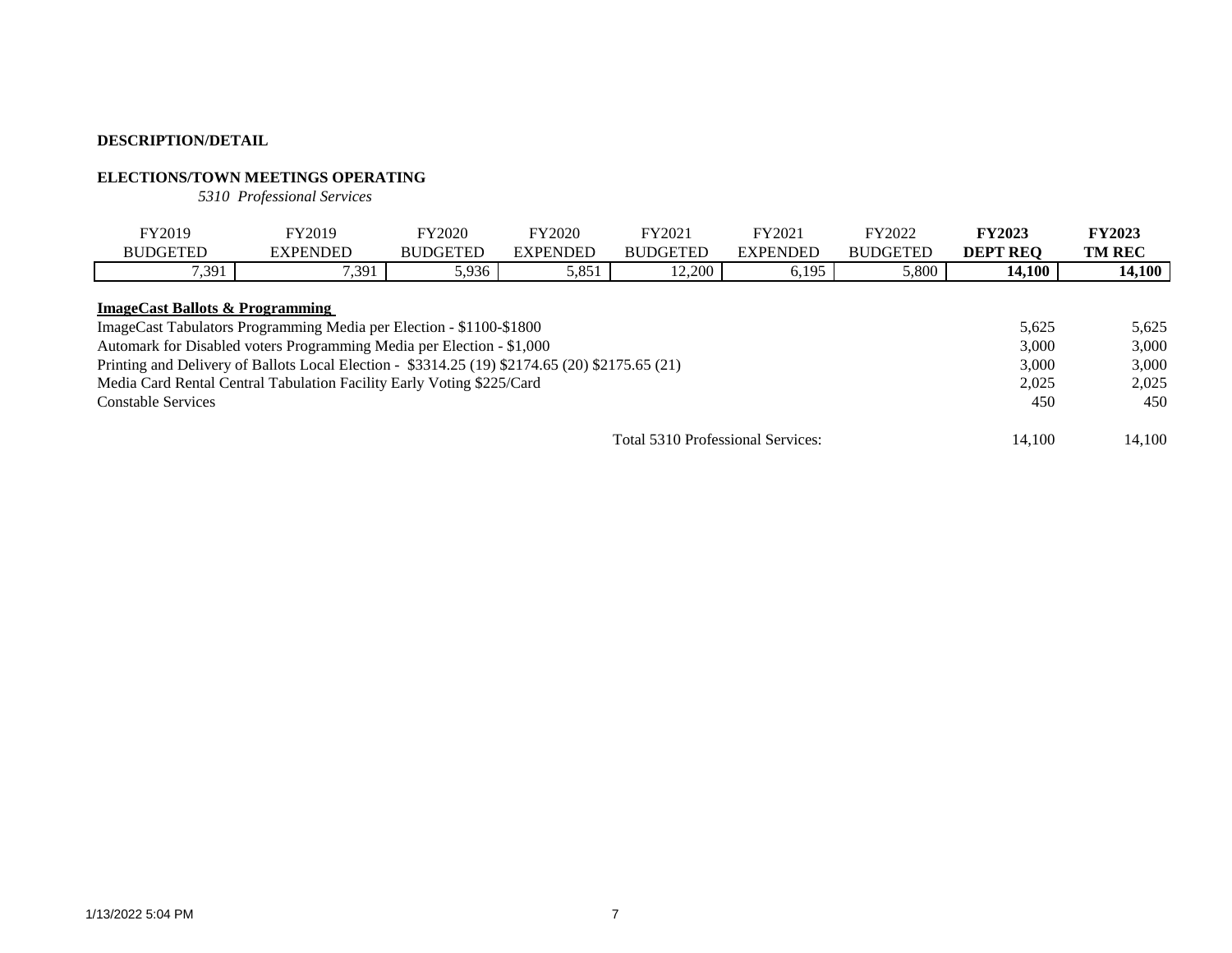### **ELECTIONS/TOWN MEETINGS OPERATING**

*5345 Postage*

| FY2019<br>DGETED<br>BUI  | FY2019<br>EXPENDED       | Y2020<br><b>BUDGETED</b> | Y2020<br><b>EXPENDED</b> | FY2021<br><b>BUDGETED</b> | FY2021<br><b>EXPENDED</b> | FY2022<br><b>BUDGETED</b> | <b>FY2023</b><br><b>DEPT REO</b> | <b>FY2023</b><br><b>TM REC</b> |
|--------------------------|--------------------------|--------------------------|--------------------------|---------------------------|---------------------------|---------------------------|----------------------------------|--------------------------------|
| $\overline{\phantom{0}}$ | $\overline{\phantom{a}}$ | -                        | -                        | $\overline{\phantom{a}}$  | $\overline{\phantom{a}}$  |                           | 20,000                           | 20,000                         |
|                          |                          |                          |                          |                           |                           |                           |                                  |                                |

Mailing Ballots 20,000 20,000

*Total 5345 Postage:* 20,000 20,000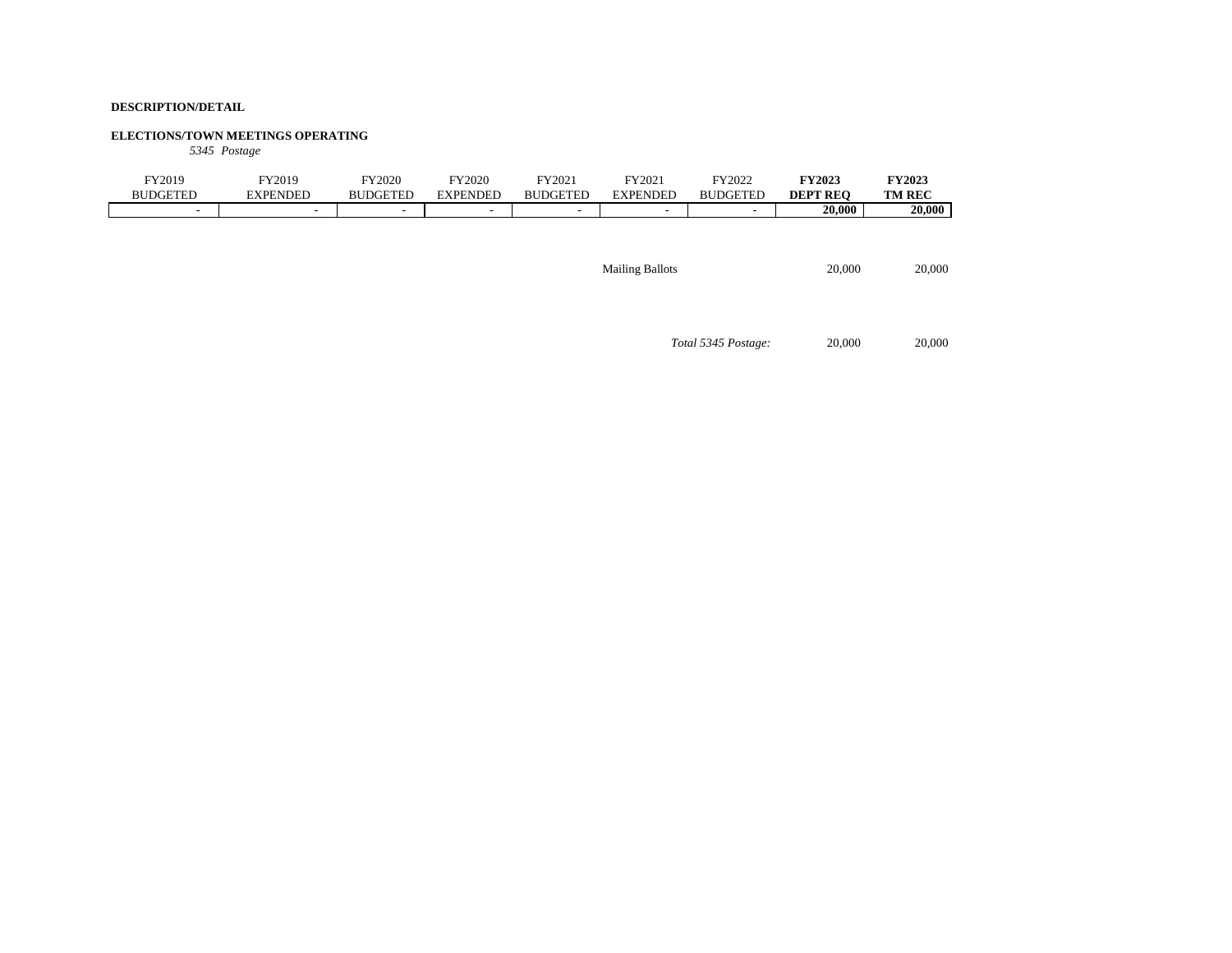# **ELECTIONS/TOWN MEETINGS OPERATING**

*5420 Office Supplies*

| FY2019                                                                                     | FY2019          | FY2020          | <b>FY2020</b>   | FY2021          | FY2021          | FY2022          | <b>FY2023</b>   | <b>FY2023</b> |
|--------------------------------------------------------------------------------------------|-----------------|-----------------|-----------------|-----------------|-----------------|-----------------|-----------------|---------------|
| <b>BUDGETED</b>                                                                            | <b>EXPENDED</b> | <b>BUDGETED</b> | <b>EXPENDED</b> | <b>BUDGETED</b> | <b>EXPENDED</b> | <b>BUDGETED</b> | <b>DEPT REO</b> | <b>TM REC</b> |
| 909                                                                                        | 891             | 855             | 855             | 10,450          | 10,176          | 0.800           | 2,300           | 2,300         |
| Request additional election office supply budget due to expanded EV and Vote By Mail       | 500             | 500             |                 |                 |                 |                 |                 |               |
| 800,ا<br>Envelopes, EV Labels Paper, Toner, Voting Pens, Binders, Signage for Election Day |                 |                 |                 |                 |                 |                 |                 |               |

*Total 5420 Office Supplies:* 2,300 2,300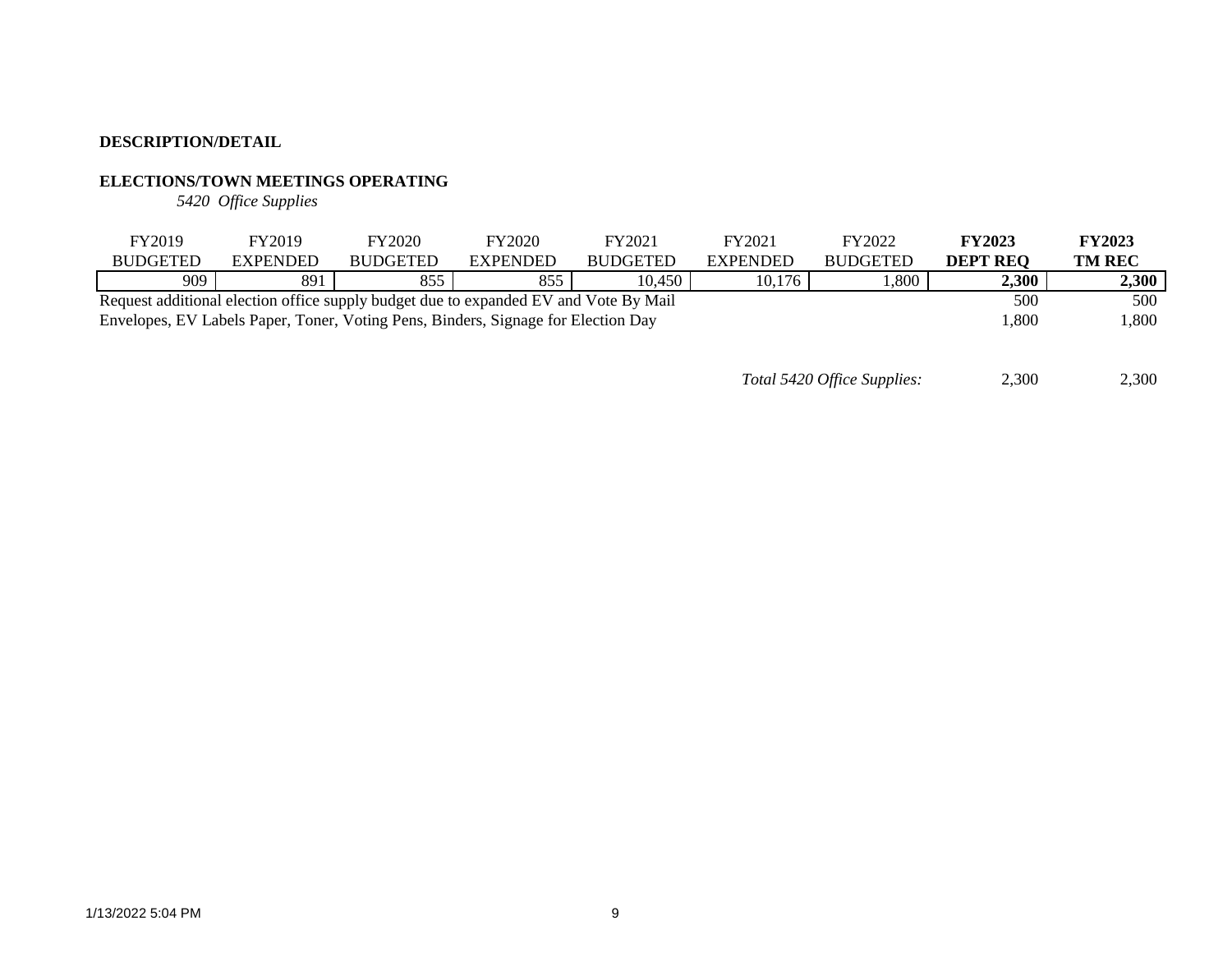# **ELECTIONS/TOWN MEETINGS OPERATING**

*5790 Staff Development*

| FY2019          | FY2019          | <b>FY2020</b>   | FY2020              | FY2021          | FY2021                   | FY2022          | <b>FY2023</b>   | <b>FY2023</b> |
|-----------------|-----------------|-----------------|---------------------|-----------------|--------------------------|-----------------|-----------------|---------------|
| <b>BUDGETED</b> | <b>EXPENDED</b> | <b>BUDGETED</b> | EXPENDED            | <b>BUDGETED</b> | <b>EXPENDED</b>          | <b>BUDGETED</b> | <b>DEPT REQ</b> | <b>TM REC</b> |
| 100             | - 24            | 100             | $\sim$ $\sim$<br>رے | 100             | $\overline{\phantom{0}}$ | 100<br>1 V V    | 100             | <b>100</b>    |
|                 |                 |                 |                     |                 |                          |                 |                 |               |

Poll Worker Training/Town Clerk Staff Training & Conferences 100 100 100 100

*Total 5790 Staff Development:* 100 100